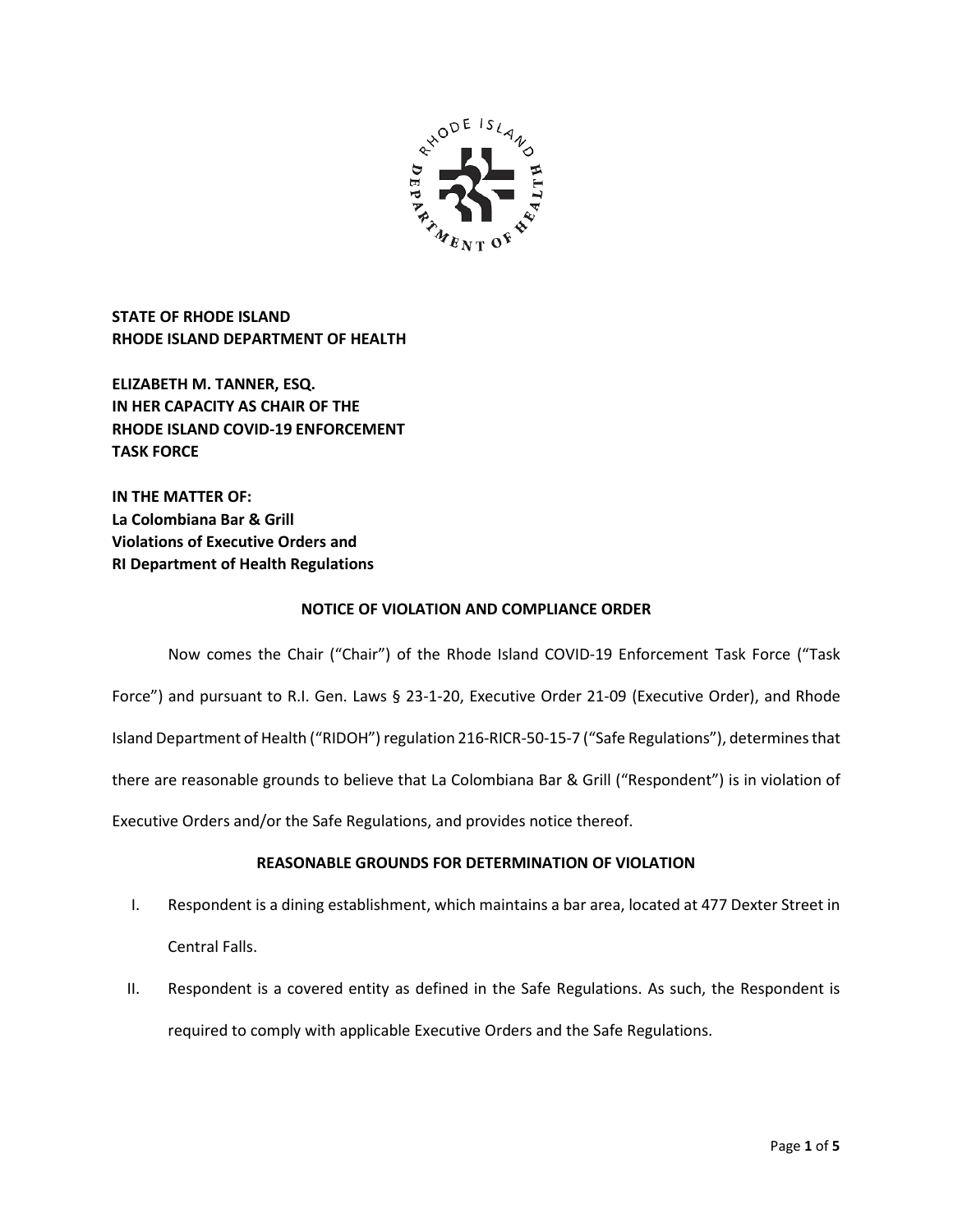- III. On or about February 6, 2021, at approximately 10:20 p.m., a Task Force inspector conducted a spot check inspection of the Respondent to determine compliance with bar requirements. The inspector observed numerous violations of Executive Orders and the Safe Regulations.
- IV. Therefore, as a result of the Respondent's failure to comply with applicable Executive Orders and the Safe Regulations, and in the absence of any other information to rebut the allegations above, RIDOH has drawn the conclusion that the above allegations are true, and the Respondent is not in compliance with applicable Executive Orders and/or the Safe Regulations.

### **ALLEGED VIOLATIONS**

The following alleged violations stem from the February 6, 2021 spot check.

- I. Respondent is in violation of Section 7.4.1(A)(3) of the Safe Regulations, which requires all individuals in an establishment to wear cloth face coverings unless an exception applies and requires establishments to deny entry to any employee, who is not otherwise exempt from the requirement or who refuses to wear a cloth face covering when required. The inspector observed that of the four (4) employees present, one (1) was not wearing a mask and another was wearing it improperly. (See "Exhibit A") Neither employee claimed an exception.
- II. Respondent is in violation of Executive Order 21-11, which states in pertinent part, that at all times, a licensee must close its bar area, including but not limited to the bar counter and seating at the bar counter, and ensure that the bar area is not accessible to patrons. All such bars, restaurants and other establishments must rope off the bar area and make seating at the bar counter unavailable to customers. The inspector observed that not only was the bar area not roped off or made inaccessible to patrons, due to the high volume of customers within the establishment, many of them were standing at the bar area. (See "Exhibit A")
- III. Respondent is in violation of Executive Order 21-11, which states in pertinent part, that an establishment's indoor dining capacity is limited to 50% of an establishment's regular seating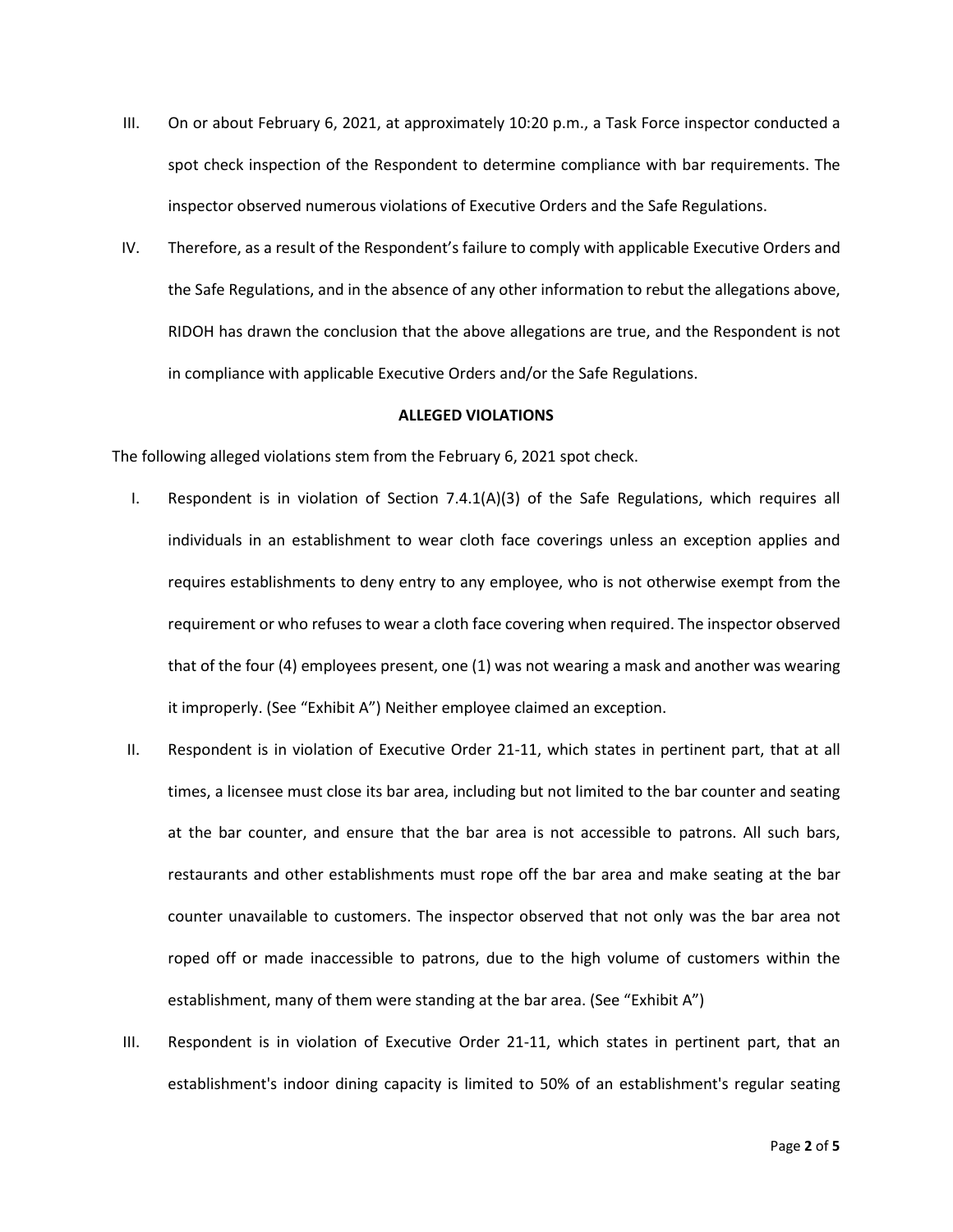capacity. The inspector observed that the establishment had exceeded its capacity limitation of 50% because every seat was occupied, and overflow customers were standing at the bar area. (See "Exhibit A")

- IV. Respondent is in violation of Section  $7.4.1(A)(1)(a)$  of the Safe Regulations, which requires establishments to ensure compliance with a plan that includes procedures relative to, among other things, physical distancing at all times, to the extent feasible, and additional measures to be taken in high traffic, communal, or other areas where physical distancing is not feasible. The inspector observed that there were no measures in place to ensure that physical distancing was maintained, and as stated above, due to the high volume of patrons present, physical distancing was not being maintained to the extent feasible. (See "Exhibit A")
- V. Respondent is in violation of Section 7.4.1.(A)(12) of the Safe Regulations, which prohibits congregating and/or mingling in an establishment or areas under the establishment's control. The inspector observed numerous patrons congregating and/or mingling in areas under the establishment's control, especially the bar area.

#### **ORDER**

It is hereby ORDERED, that on or before the tenth (10<sup>th</sup>) day from service of this Notice of Violation and Compliance Order, Respondent shall remedy the above cited violations and come into full compliance with applicable Executive Orders and Regulations, by fulfilling the conditions as set forth below:

I. Respondent shall require all employees in its establishment to wear cloth face coverings unless an exception applies. In accordance with Section 7.4.1(3)(a) of the Safe Regulations, Respondent shall deny access to its establishment to any employee who refuses to wear a cloth face covering when required by the Safe Regulations unless an exception applies.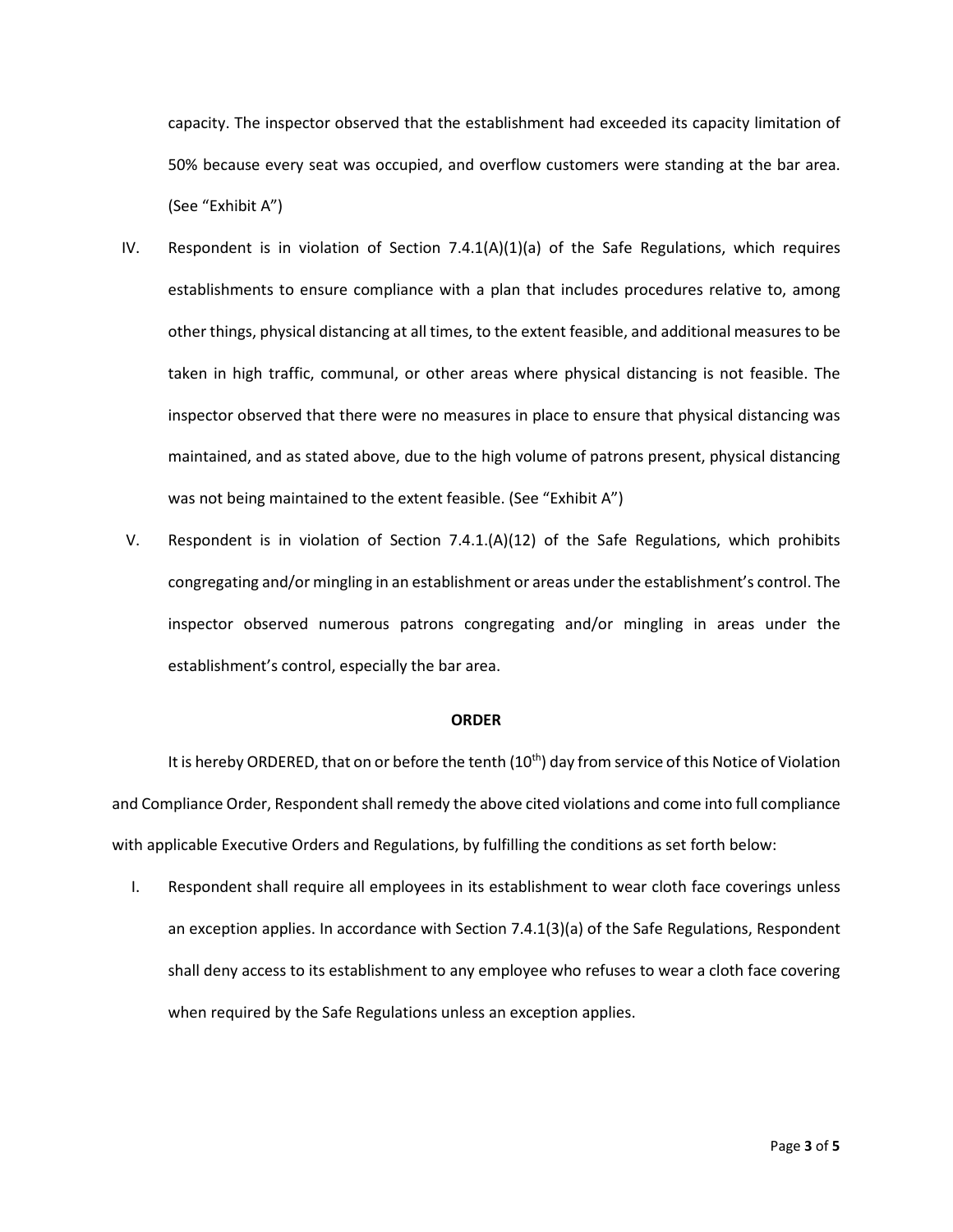- II. Respondent shall ensure that its bar area remains closed and roped off until such time as the requirement set forth in Executive Order 21-11, and any successor Executive Order thereto, that bar areas remain closed is lifted.
- III. Respondent shall limit its seating capacity to 50% of its regular indoor seating capacity.
- IV. Respondent shall ensure compliance with its plan for safe operation, required pursuant to Section 7.4.1(A)(1) of the Safe Regulations, including compliance with, among other things, procedures consistent with the Safe Regulations relative to physical distancing at all times, to the extent feasible, and additional measures to be taken in high traffic, communal, or other areas where physical distancing is not feasible.
- V. Respondent shall ensure that no congregating and/or mingling occurs in any area under the establishment's control.

**Failure to comply with this ORDER may result in the imposition of civil fines, the issuance of an immediate compliance order, and/or any other action authorized by regulation, the Act, or other applicable law.**

Entered this 9th day of February 2021.

Zert N. Tammer

Elizabeth M. Tanner, Esq. Chair Rhode Island COVID-19 Enforcement Task Force RI Department of Health Cannon Building, Rm. 401 Three Capitol Hill Providence, RI 02908

# **A WRITTEN REQUEST FOR A HEARING MAY BE FILED IN WRITING WITHIN**

## **TEN DAYS AFTER THIS NOTICE**